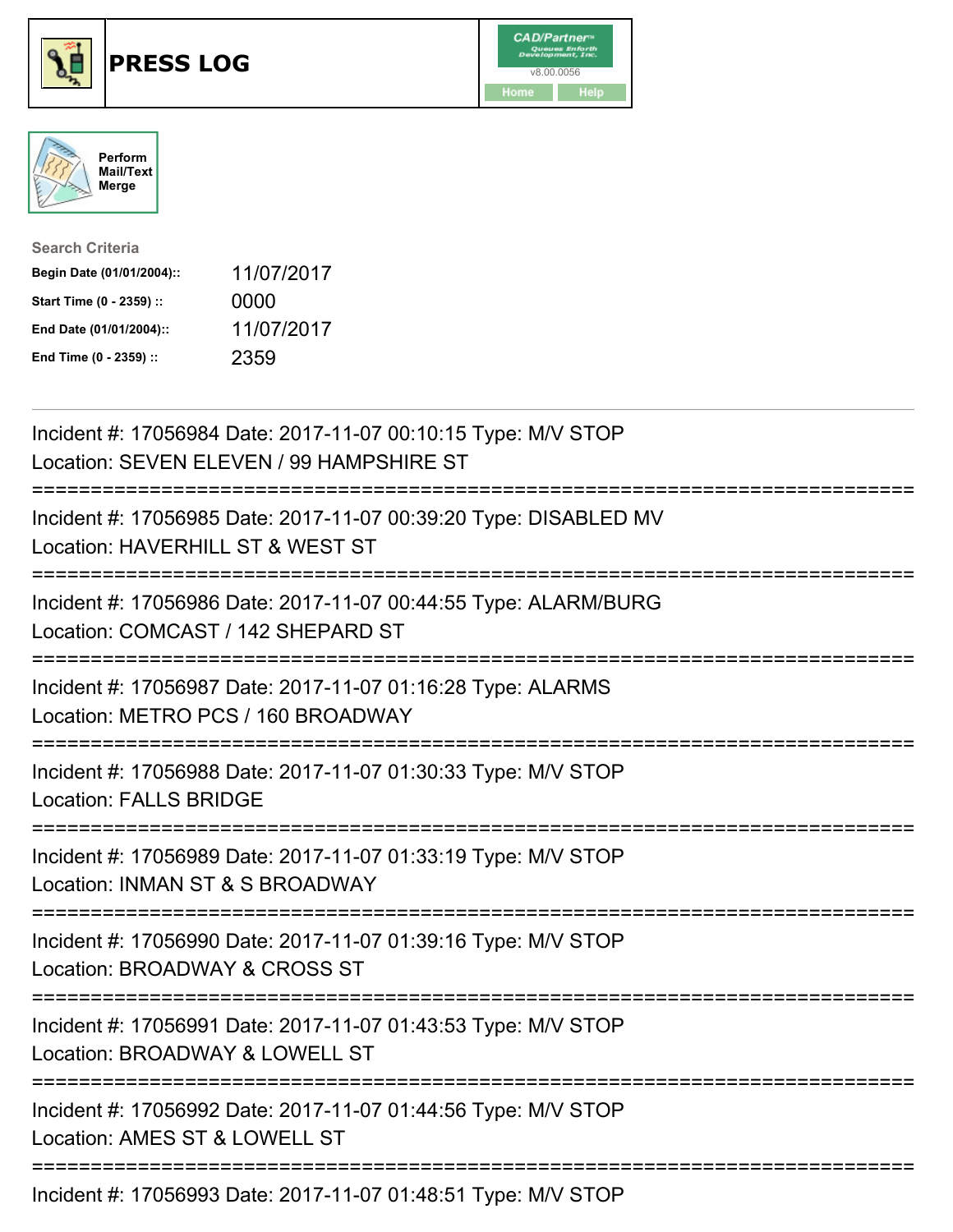| Location: BROADWAY & CROSS ST<br>=========================                                                                                                        |
|-------------------------------------------------------------------------------------------------------------------------------------------------------------------|
| Incident #: 17056994 Date: 2017-11-07 01:52:16 Type: NOISE ORD<br>Location: 2 INMAN ST #3                                                                         |
| Incident #: 17056995 Date: 2017-11-07 01:53:47 Type: ALARM/BURG<br>Location: NAPOLITANO MARBLE AND GRANITE / 448 ANDOVER ST<br>================================== |
| Incident #: 17056996 Date: 2017-11-07 02:02:32 Type: DISABLED MV<br>Location: 72 JACKSON ST                                                                       |
| Incident #: 17056997 Date: 2017-11-07 02:04:59 Type: M/V STOP<br>Location: CITIZENS BANK / 160 WINTHROP AV                                                        |
| Incident #: 17056998 Date: 2017-11-07 02:10:50 Type: DISTURBANCE<br>Location: 77 HAVERHILL ST #1A                                                                 |
| Incident #: 17056999 Date: 2017-11-07 02:15:01 Type: UNKNOWN PROB<br>Location: 170 PARK ST FL 3                                                                   |
| Incident #: 17057000 Date: 2017-11-07 02:32:47 Type: DOMESTIC/PROG<br>Location: 401 CANAL ST #1B                                                                  |
| Incident #: 17057001 Date: 2017-11-07 02:38:02 Type: M/V STOP<br>Location: ANDOVER ST & NEWTON ST                                                                 |
| Incident #: 17057002 Date: 2017-11-07 02:40:29 Type: M/V STOP<br>Location: ESSEX ST & JACKSON ST                                                                  |
| Incident #: 17057004 Date: 2017-11-07 02:47:12 Type: BUILDING CHK<br>Location: VERIZON / 73 WINTHROP AV                                                           |
| Incident #: 17057003 Date: 2017-11-07 02:47:25 Type: M/V STOP<br><b>Location: PEARL ST</b>                                                                        |
| Incident #: 17057005 Date: 2017-11-07 02:54:43 Type: M/V STOP<br>Location: BROADWAY & CROSS ST                                                                    |
| Incident #: 17057006 Date: 2017-11-07 02:58:53 Type: M/V STOP<br>Location: PARKER ST & SPRINGFIELD ST                                                             |
| Incident #: 17057007 Date: 2017-11-07 03:00:15 Type: M/V STOP                                                                                                     |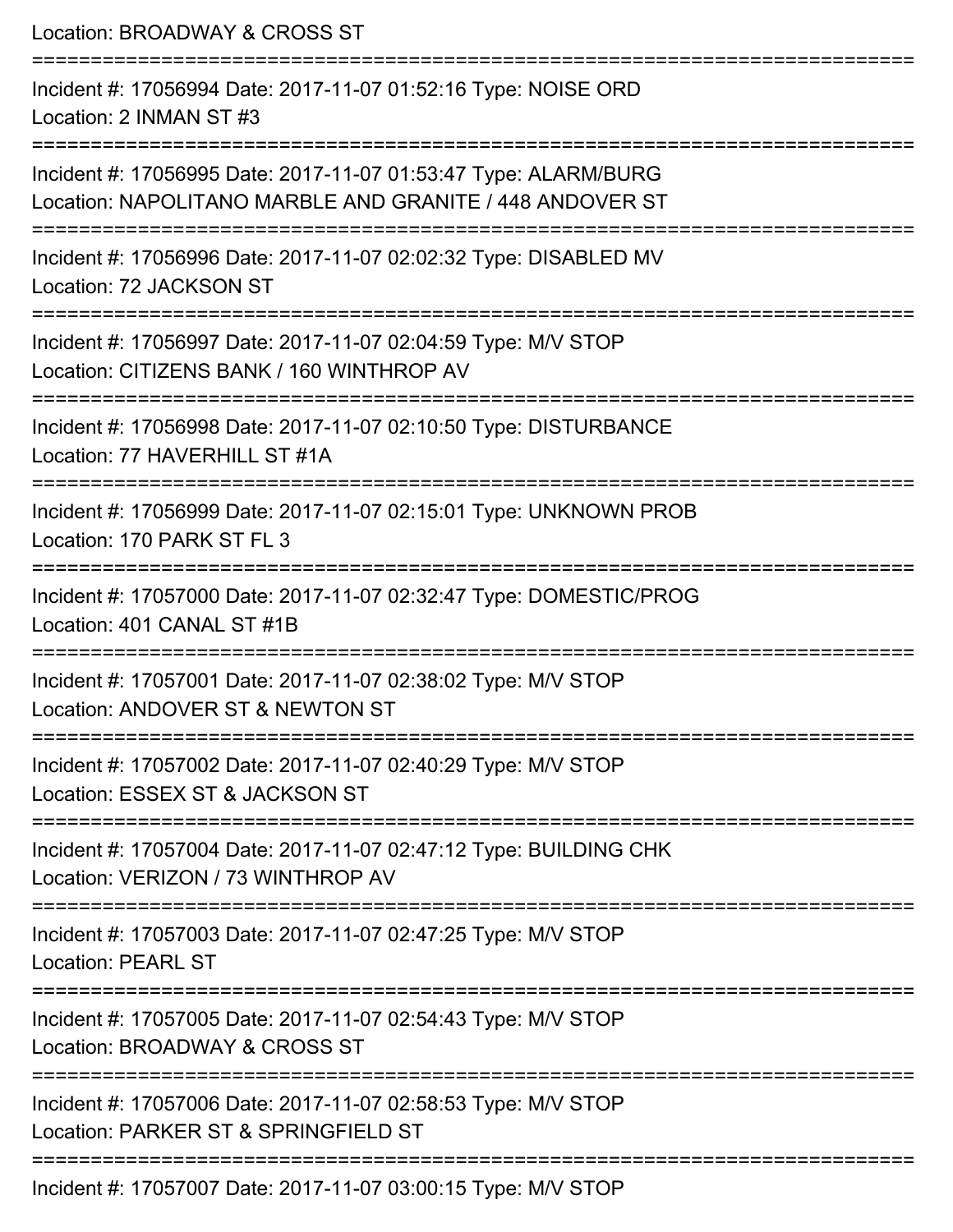| Incident #: 17057008 Date: 2017-11-07 03:11:36 Type: TOW/REPOSSED<br>Location: 287 S BROADWAY                   |
|-----------------------------------------------------------------------------------------------------------------|
| Incident #: 17057009 Date: 2017-11-07 03:17:00 Type: SPECIAL CHECK<br>Location: 18 JAMAICA ST                   |
| Incident #: 17057010 Date: 2017-11-07 03:17:33 Type: M/V STOP<br>Location: TREMONT ST & WEST ST                 |
| Incident #: 17057011 Date: 2017-11-07 06:28:48 Type: SUS PERS/MV<br>Location: ERVING AV & MYRTLE CT             |
| Incident #: 17057012 Date: 2017-11-07 06:52:43 Type: UNWANTEDGUEST<br>Location: 18 FRANKLIN ST #512             |
| Incident #: 17057013 Date: 2017-11-07 07:00:26 Type: UNWANTEDGUEST<br>Location: YELLOW TAXI / 621 COMMON ST     |
| Incident #: 17057014 Date: 2017-11-07 07:06:02 Type: PARK & WALK<br>Location: 205 BROADWAY                      |
| Incident #: 17057015 Date: 2017-11-07 07:18:00 Type: ALARM/BURG<br>Location: MITCHELL RESIDENCE / 6 SHERMAN PL  |
| Incident #: 17057016 Date: 2017-11-07 07:32:09 Type: ASSSIT OTHER PD<br>Location: 75 MANCHESTER ST              |
| Incident #: 17057017 Date: 2017-11-07 07:40:07 Type: HARASSMENT<br>Location: 475 BROADWAY #6                    |
| Incident #: 17057018 Date: 2017-11-07 07:43:10 Type: ALARM/BURG<br>Location: BOYS AND GIRLS CLUB / 136 WATER ST |
| Incident #: 17057019 Date: 2017-11-07 07:56:20 Type: CK WELL BEING<br>Location: 24 EMERALD AV                   |
| Incident #: 17057020 Date: 2017-11-07 08:16:42 Type: B&E/MV/PAST<br>Location: 30 MYRTLE CT                      |
| Incident #: 17057021 Date: 2017-11-07 08:17:33 Type: SEX OFFENDER                                               |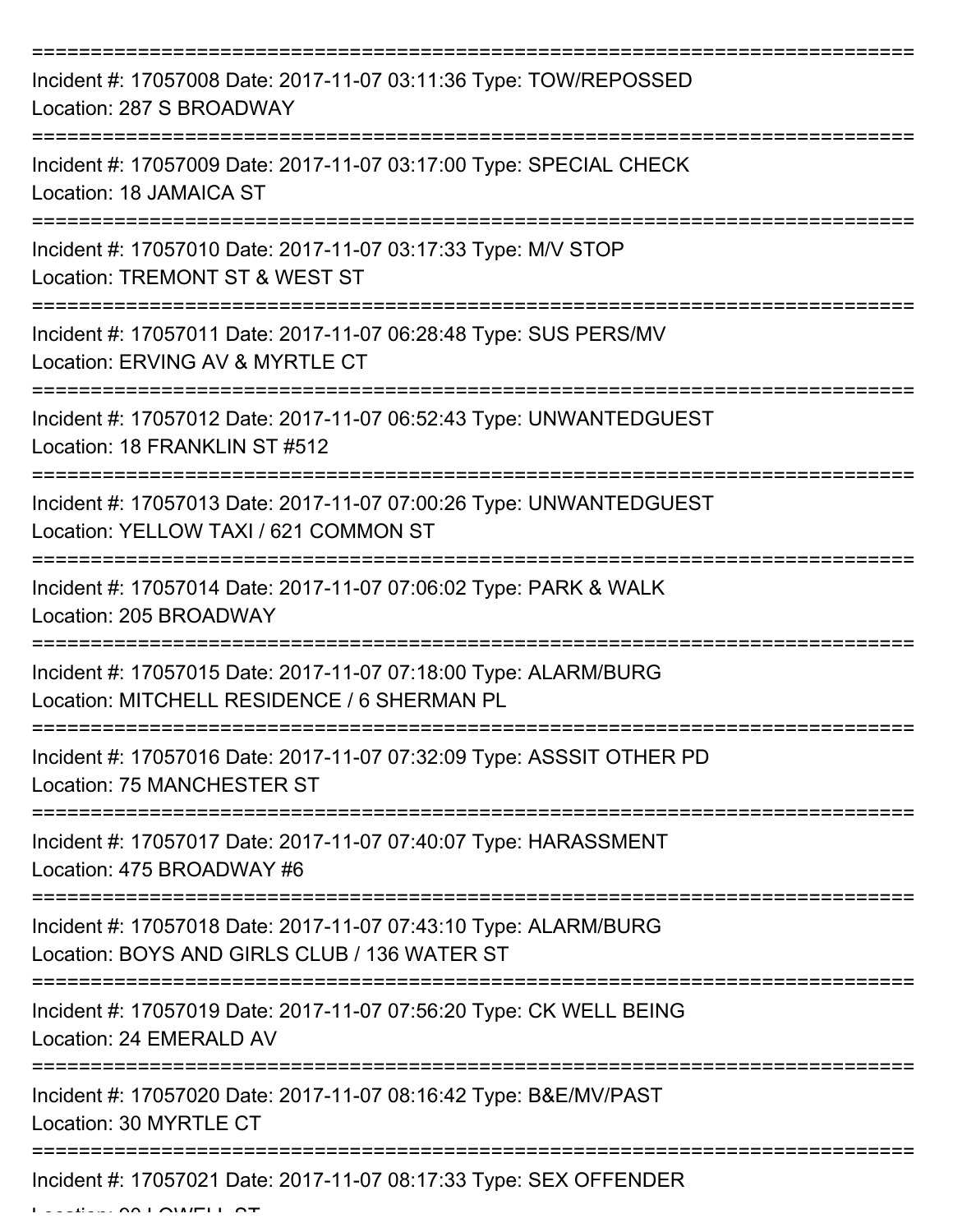| Incident #: 17057022 Date: 2017-11-07 08:26:22 Type: VIO CITY ORD<br>Location: 4-6 MAPLE ST                         |
|---------------------------------------------------------------------------------------------------------------------|
| Incident #: 17057023 Date: 2017-11-07 08:32:57 Type: AUTO ACC/NO PI<br>Location: 380 HAVERHILL ST                   |
| Incident #: 17057024 Date: 2017-11-07 08:37:04 Type: LARCENY/MV/PAST<br>Location: CUMBERLAND FARMS / 320 S BROADWAY |
| Incident #: 17057025 Date: 2017-11-07 08:41:52 Type: UNWANTEDGUEST<br>Location: 31 FULTON ST #2F                    |
| Incident #: 17057026 Date: 2017-11-07 09:13:14 Type: A&B PROG<br>Location: 92 BERNARD AV #2-01                      |
| Incident #: 17057027 Date: 2017-11-07 09:23:59 Type: CK WELL BEING<br>Location: YMCA / 40 LAWRENCE ST               |
| Incident #: 17057028 Date: 2017-11-07 09:25:10 Type: TOW OF M/V<br>Location: TRESPASS--MCDONALDS / 50 BROADWAY      |
| Incident #: 17057029 Date: 2017-11-07 10:04:10 Type: ALARM/BURG<br>Location: SANCHEZ RESD, / 213 FARNHAM ST         |
| Incident #: 17057030 Date: 2017-11-07 10:11:59 Type: ALARM/BURG<br>Location: 178 BERKELEY ST                        |
| Incident #: 17057031 Date: 2017-11-07 10:13:47 Type: ALARM/BURG<br>Location: 506 RIVERSIDE DR                       |
| Incident #: 17057032 Date: 2017-11-07 10:23:38 Type: M/V STOP<br>Location: S UNION ST & SALEM ST                    |
| Incident #: 17057033 Date: 2017-11-07 10:25:08 Type: THREATS<br>Location: GUILMETTE SCHOOL / 80 BODWELL ST          |
| Incident #: 17057034 Date: 2017-11-07 10:30:04 Type: M/V STOP<br>Location: 296 BROADWAY                             |
| Incident #: 17057035 Date: 2017-11-07 10:52:16 Type: EXTRA SURVEIL                                                  |

Location: DADTHUM SCHOOL / 255 E HAVEDHILL ST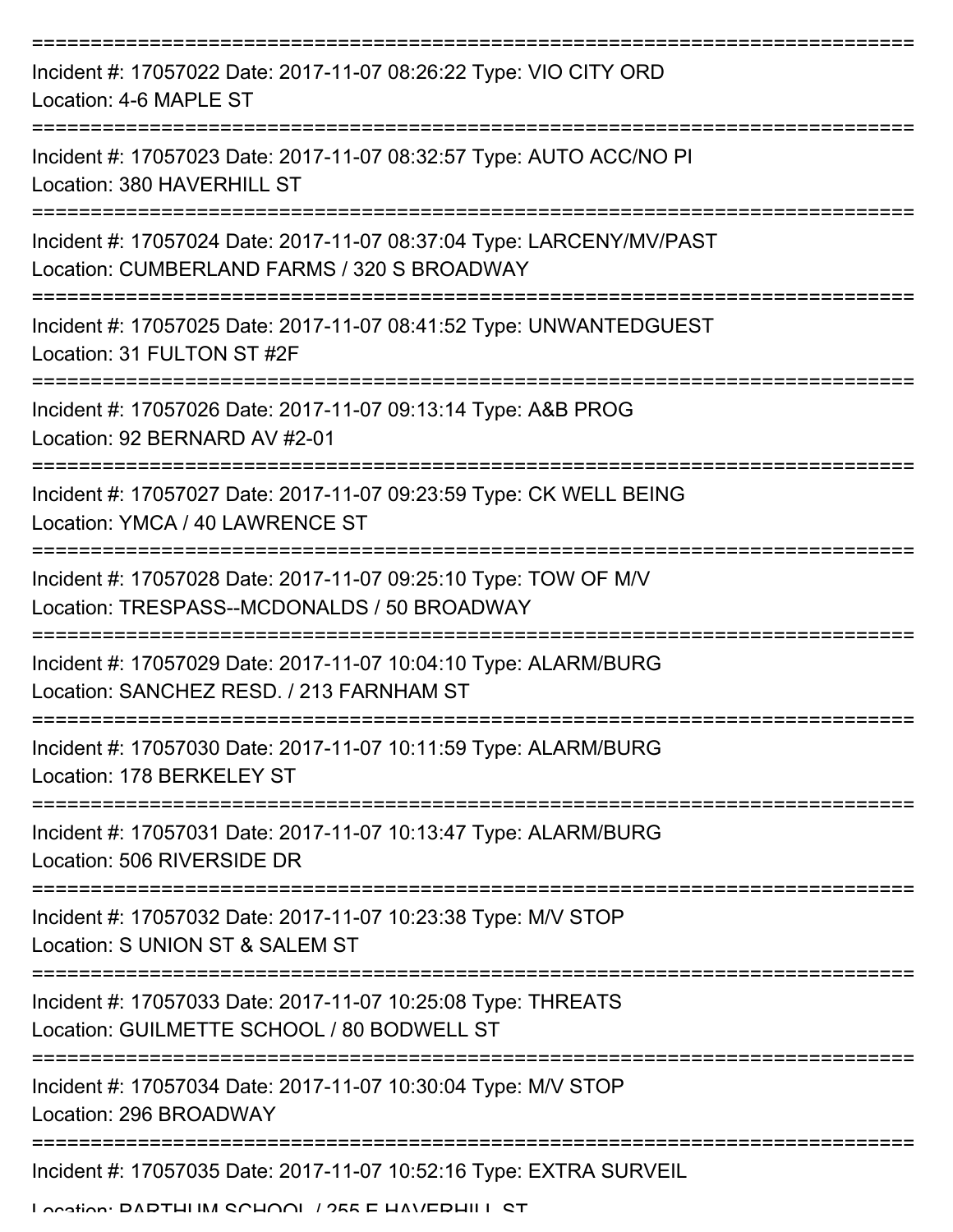| Incident #: 17057036 Date: 2017-11-07 10:55:54 Type: 209A/SERVE<br>Location: 40 UNION ST             |
|------------------------------------------------------------------------------------------------------|
| Incident #: 17057037 Date: 2017-11-07 10:56:27 Type: M/V STOP<br>Location: 83 JACKSON ST             |
| Incident #: 17057038 Date: 2017-11-07 11:00:34 Type: KEEP PEACE<br>Location: 77 S UNION ST           |
| Incident #: 17057039 Date: 2017-11-07 11:06:52 Type: 209A/SERVE<br>Location: 116 MARSTON ST          |
| Incident #: 17057040 Date: 2017-11-07 11:08:50 Type: M/V STOP<br>Location: BRADFORD ST & FRANKLIN ST |
| Incident #: 17057041 Date: 2017-11-07 11:17:20 Type: M/V STOP<br>Location: BUNKERHILL ST & MYRTLE ST |
| Incident #: 17057042 Date: 2017-11-07 11:21:35 Type: M/V STOP<br>Location: 15 HANCOCK ST             |
| Incident #: 17057043 Date: 2017-11-07 11:23:17 Type: TOW/REPOSSED<br>Location: 50 JUNIPER ST         |
| Incident #: 17057044 Date: 2017-11-07 11:27:55 Type: MEDIC SUPPORT<br>Location: 60 DARTMOUTH ST      |
| Incident #: 17057045 Date: 2017-11-07 11:28:17 Type: 209A/SERVE<br><b>Location: 17F TENNEY ST</b>    |
| Incident #: 17057046 Date: 2017-11-07 11:30:35 Type: GENERAL SERV<br>Location: 22 ARLINGTON ST       |
| Incident #: 17057047 Date: 2017-11-07 11:35:19 Type: 209A/SERVE<br>Location: 37 BODWELL ST           |
| Incident #: 17057048 Date: 2017-11-07 11:45:58 Type: TOW OF M/V<br>Location: 194 FARNHAM ST          |
| Incident #: 17057050 Date: 2017-11-07 11:52:09 Type: 911 HANG UP<br>Location: 269 HAVERHILL ST       |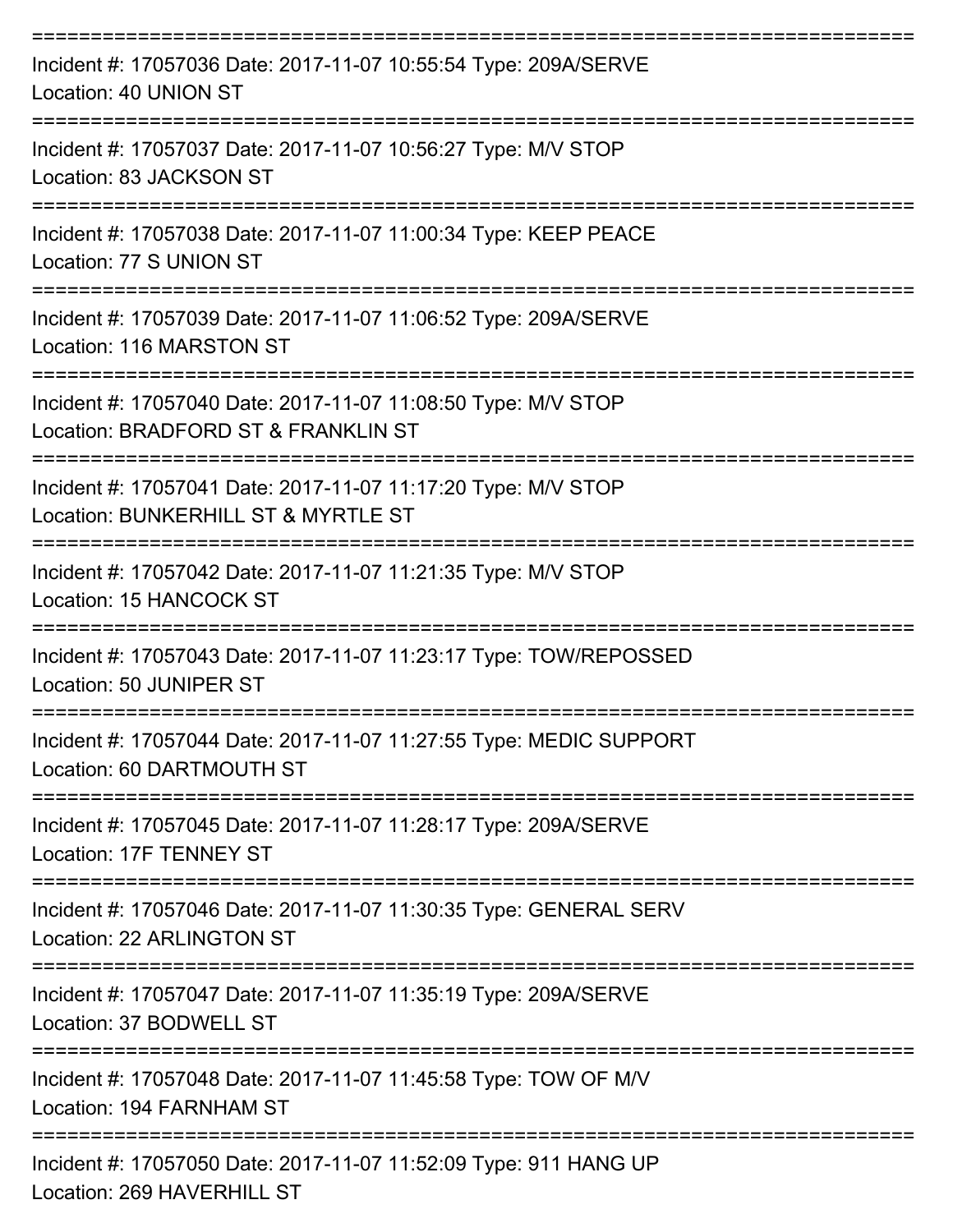| Incident #: 17057049 Date: 2017-11-07 11:55:05 Type: M/V STOP<br>Location: BOWDOIN ST & S BROADWAY                            |
|-------------------------------------------------------------------------------------------------------------------------------|
| Incident #: 17057052 Date: 2017-11-07 12:00:17 Type: 209A/VIOLATION<br>Location: 700 ESSEX ST                                 |
| Incident #: 17057051 Date: 2017-11-07 12:00:23 Type: M/V STOP<br>Location: 119 SARATOGA ST<br>=============================== |
| Incident #: 17057053 Date: 2017-11-07 12:00:33 Type: M/V STOP<br>Location: FARLEY ST & S BROADWAY                             |
| Incident #: 17057054 Date: 2017-11-07 12:03:13 Type: CK WELL BEING<br>Location: 2 MUSEUM SQ #1003                             |
| Incident #: 17057055 Date: 2017-11-07 12:19:41 Type: 209A/SERVE<br>Location: 65 BEACON ST                                     |
| Incident #: 17057056 Date: 2017-11-07 12:24:01 Type: AUTO ACC/NO PI<br>Location: 202 WINTHROP AV                              |
| Incident #: 17057057 Date: 2017-11-07 12:33:15 Type: ASSSIT OTHER PD<br>Location: 55 MARSTON ST                               |
| Incident #: 17057058 Date: 2017-11-07 12:37:46 Type: TOW OF M/V<br>Location: TRESPASS / 134 WEST ST                           |
| Incident #: 17057059 Date: 2017-11-07 12:38:39 Type: M/V STOP<br>Location: 360 BROADWAY                                       |
| Incident #: 17057060 Date: 2017-11-07 12:41:29 Type: 209A/SERVE<br>Location: 143 BAILEY ST                                    |
| Incident #: 17057062 Date: 2017-11-07 12:48:47 Type: SHOPLIFTING<br>Location: MARSHALLS / 73 WINTHROP AV                      |
| Incident #: 17057061 Date: 2017-11-07 12:48:50 Type: SPECIAL CHECK<br>Location: 18 JAMAICA ST                                 |
| Incident #: 17057063 Date: 2017-11-07 12:49:42 Type: SUS PERS/MV<br>Location: 601 S UNION ST                                  |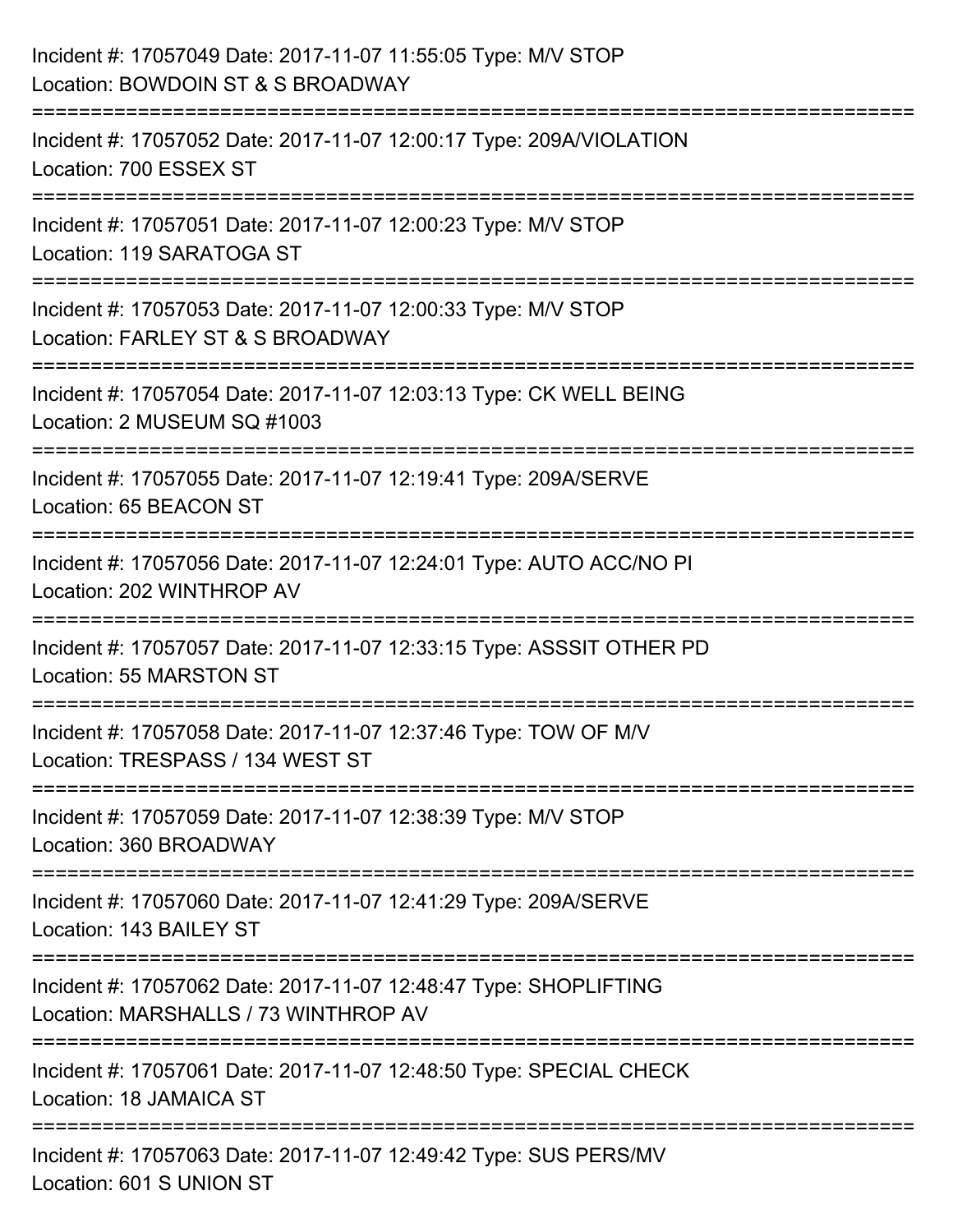| Incident #: 17057064 Date: 2017-11-07 12:52:21 Type: 209A/SERVE<br>Location: 192 OSGOOD ST                                   |
|------------------------------------------------------------------------------------------------------------------------------|
| Incident #: 17057065 Date: 2017-11-07 12:55:17 Type: M/V STOP<br><b>Location: LEXINGTON ST</b>                               |
| Incident #: 17057066 Date: 2017-11-07 13:04:58 Type: 209A/SERVE<br>Location: 115 MELVIN ST                                   |
| Incident #: 17057067 Date: 2017-11-07 13:15:49 Type: 209A/SERVE<br>Location: 383 HAVERHILL ST                                |
| Incident #: 17057068 Date: 2017-11-07 13:18:02 Type: DISTURBANCE<br>Location: 87 BAILEY ST FL 2                              |
| Incident #: 17057069 Date: 2017-11-07 13:28:26 Type: CK WELL BEING<br>Location: 473 ESSEX ST #46                             |
| Incident #: 17057070 Date: 2017-11-07 13:53:31 Type: SPECIAL CHECK<br>Location: SOUTH LAWRENCE EAST SCHOOL / 165 CRAWFORD ST |
| Incident #: 17057072 Date: 2017-11-07 14:24:07 Type: MEDIC SUPPORT<br>Location: MCDONALDS / 50 BROADWAY                      |
| Incident #: 17057071 Date: 2017-11-07 14:24:09 Type: SUS PERS/MV<br>Location: 200 COMMON ST<br>=================             |
| Incident #: 17057073 Date: 2017-11-07 14:37:15 Type: DRUG VIO<br>Location: 4 INMAN ST                                        |
| Incident #: 17057074 Date: 2017-11-07 14:47:37 Type: M/V STOP<br>Location: MANCHESTER ST & WEST ST                           |
| Incident #: 17057075 Date: 2017-11-07 14:53:59 Type: M/V STOP<br>Location: 33 S BROADWAY                                     |
| Incident #: 17057076 Date: 2017-11-07 14:55:41 Type: 209A/SERVE<br>Location: 11 HAVERHILL ST                                 |
| Incident #: 17057078 Date: 2017-11-07 15:01:10 Type: M/V STOP<br>Location: 362 WATER ST                                      |

===========================================================================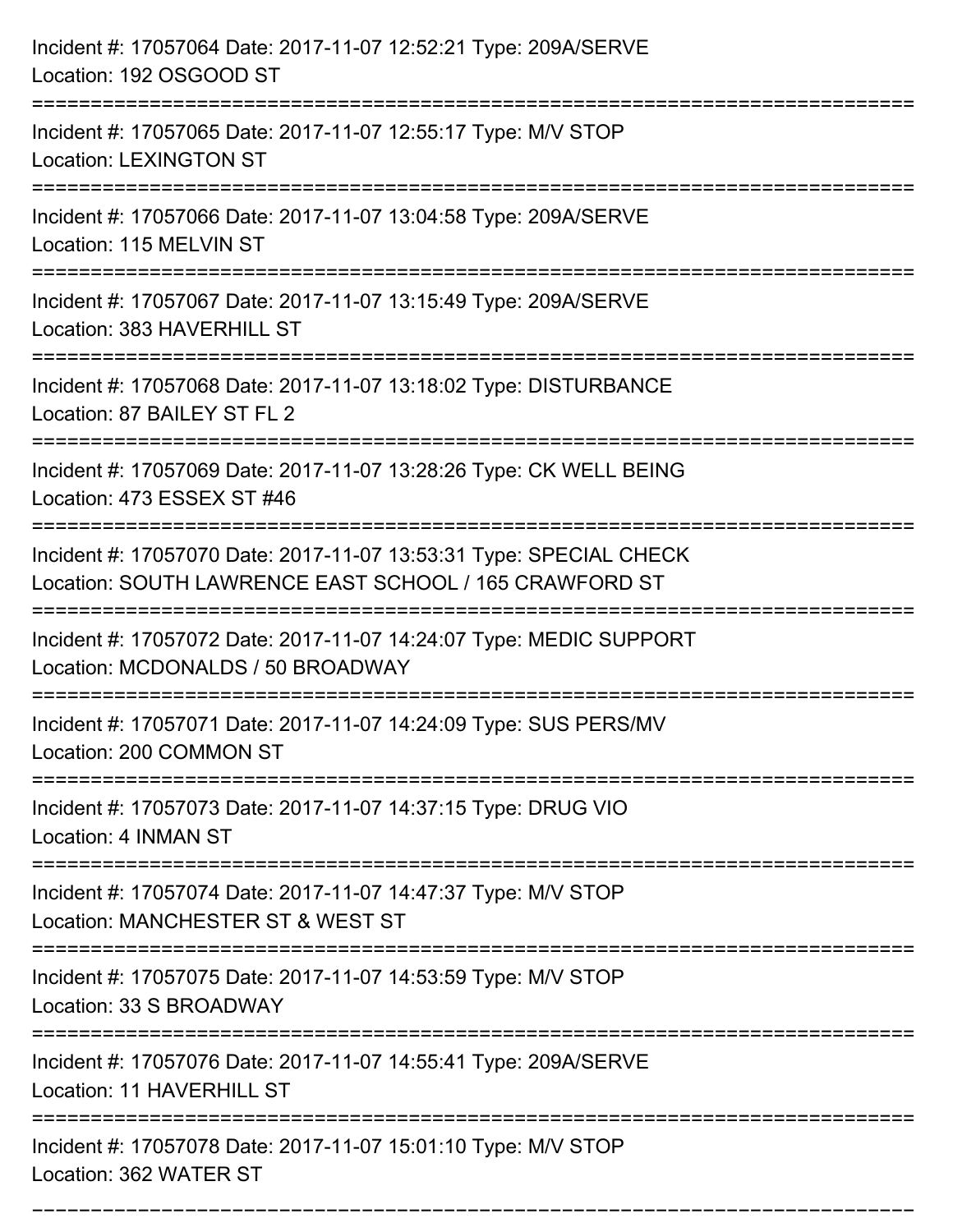| Incident #: 17057077 Date: 2017-11-07 15:02:18 Type: MISSING PERS<br>Location: LAWRENCE HIGH SCHOOL / 70 N PARISH RD                         |
|----------------------------------------------------------------------------------------------------------------------------------------------|
| Incident #: 17057079 Date: 2017-11-07 15:09:20 Type: DOMESTIC/PROG<br>Location: 6 LYNCH ST                                                   |
| Incident #: 17057080 Date: 2017-11-07 15:12:46 Type: SPECIAL CHECK<br>Location: PARTHUM SCHOOL / 255 E HAVERHILL ST<br>.==================== |
| Incident #: 17057081 Date: 2017-11-07 15:20:51 Type: MEDIC SUPPORT<br>Location: WENDYS / 55 HAMPSHIRE ST                                     |
| Incident #: 17057082 Date: 2017-11-07 15:21:34 Type: UNWANTEDGUEST<br>Location: WALGREENS / 220 S BROADWAY                                   |
| Incident #: 17057083 Date: 2017-11-07 15:26:29 Type: INVESTIGATION<br>Location: 70 BOWDOIN ST                                                |
| Incident #: 17057084 Date: 2017-11-07 15:30:11 Type: ALARM/BURG<br>Location: PIAZZA RESD. / 6 BERKELEY ST                                    |
| Incident #: 17057085 Date: 2017-11-07 15:30:16 Type: SUS PERS/MV<br>Location: MILTON ST & PEARL ST                                           |
| Incident #: 17057086 Date: 2017-11-07 15:40:49 Type: SUS PERS/MV<br>Location: MARKET ST & PARKER ST                                          |
| Incident #: 17057087 Date: 2017-11-07 15:47:26 Type: AUTO ACC/NO PI<br>Location: BEACON ST & MT VERNON ST                                    |
| Incident #: 17057088 Date: 2017-11-07 15:49:55 Type: M/V STOP<br>Location: S BROADWAY & SHATTUCK ST                                          |
| Incident #: 17057089 Date: 2017-11-07 15:56:01 Type: M/V STOP<br>Location: BERKLEY                                                           |
| Incident #: 17057090 Date: 2017-11-07 15:56:32 Type: M/V STOP<br>Location: 30 OREGON AV                                                      |
| Incident #: 17057091 Date: 2017-11-07 16:06:45 Type: M/V STOP<br>Location: HAMPSHIRE ST & HAVERHILL ST                                       |
|                                                                                                                                              |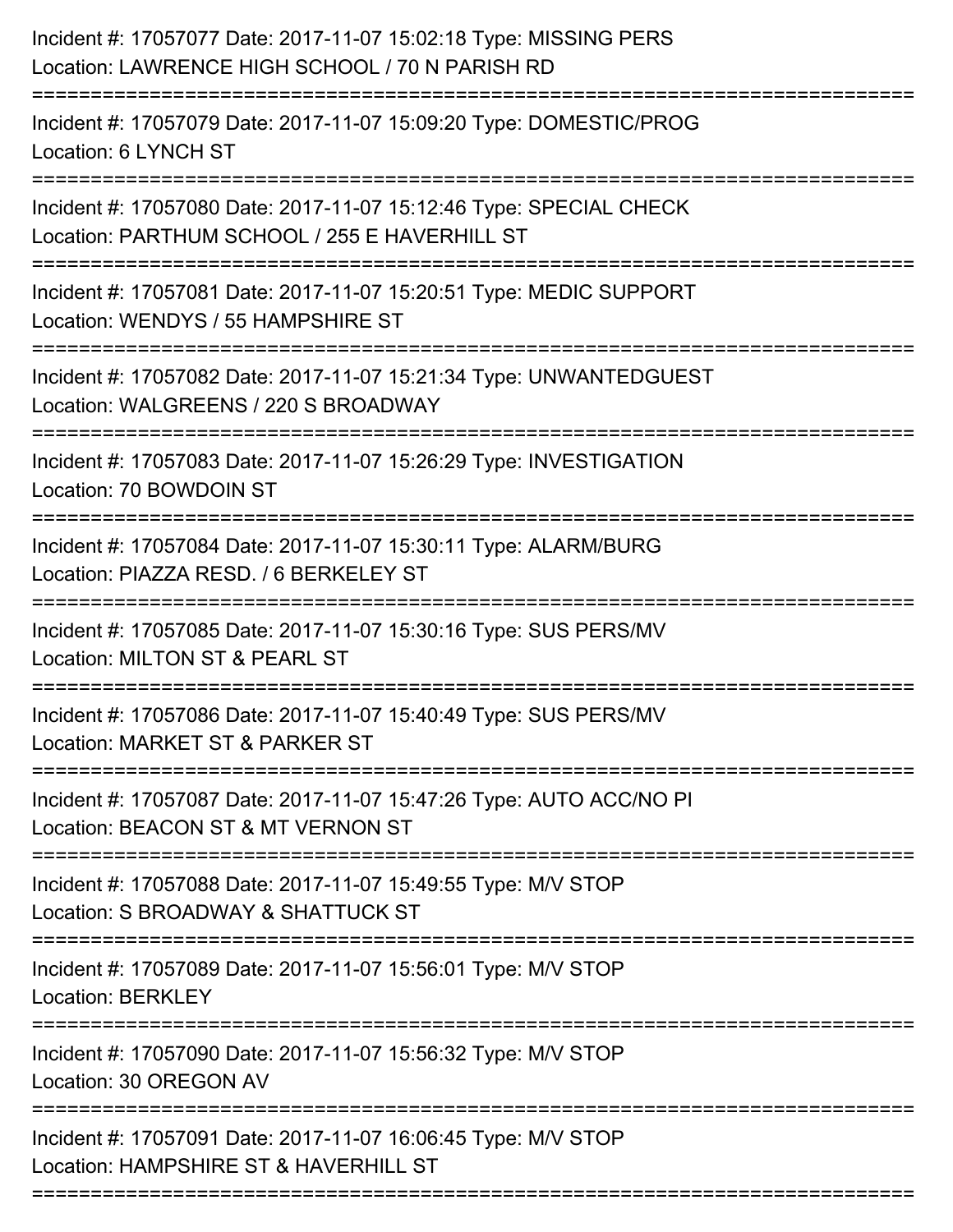Location: METHUEN ST & UNION ST

| Incident #: 17057093 Date: 2017-11-07 16:11:47 Type: M/V STOP<br>Location: 72 CROSS ST                                 |
|------------------------------------------------------------------------------------------------------------------------|
| Incident #: 17057094 Date: 2017-11-07 16:11:56 Type: M/V STOP<br>Location: ANDOVER ST & S BROADWAY                     |
| Incident #: 17057095 Date: 2017-11-07 16:21:16 Type: M/V STOP<br>Location: 5 OXFORD ST                                 |
| Incident #: 17057096 Date: 2017-11-07 16:41:35 Type: LOCKOUT<br>Location: 174 JACKSON ST #2                            |
| Incident #: 17057097 Date: 2017-11-07 16:43:51 Type: B&E/PROG<br>Location: 120 GILBERT ST                              |
| Incident #: 17057098 Date: 2017-11-07 16:52:38 Type: MEDIC SUPPORT<br>Location: 33 KNOX ST #2<br>--------------------- |
| Incident #: 17057099 Date: 2017-11-07 17:04:52 Type: B&E/PROG<br>Location: BRUCE SCHOOL ANNEX / 483 LOWELL ST          |
| Incident #: 17057100 Date: 2017-11-07 17:10:24 Type: MV/BLOCKING<br>Location: 263 JACKSON ST                           |
| Incident #: 17057102 Date: 2017-11-07 17:18:38 Type: LARCENY/MV/PAST<br>Location: WALK IN, WALK IN / 192 WATER ST      |
| Incident #: 17057101 Date: 2017-11-07 17:20:01 Type: B&E/ATTEMPY<br>Location: 44 KENDALL ST #3                         |
| Incident #: 17057105 Date: 2017-11-07 17:24:43 Type: HIT & RUN M/V<br>Location: WALK IN / 81 BROOK ST                  |
| Incident #: 17057103 Date: 2017-11-07 17:25:18 Type: MEDIC SUPPORT<br>Location: 3 WOODLAND ST #15                      |
| Incident #: 17057104 Date: 2017-11-07 17:25:30 Type: ALARM/BURG<br>Location: GATO REALTY / 71 GLENN ST                 |
|                                                                                                                        |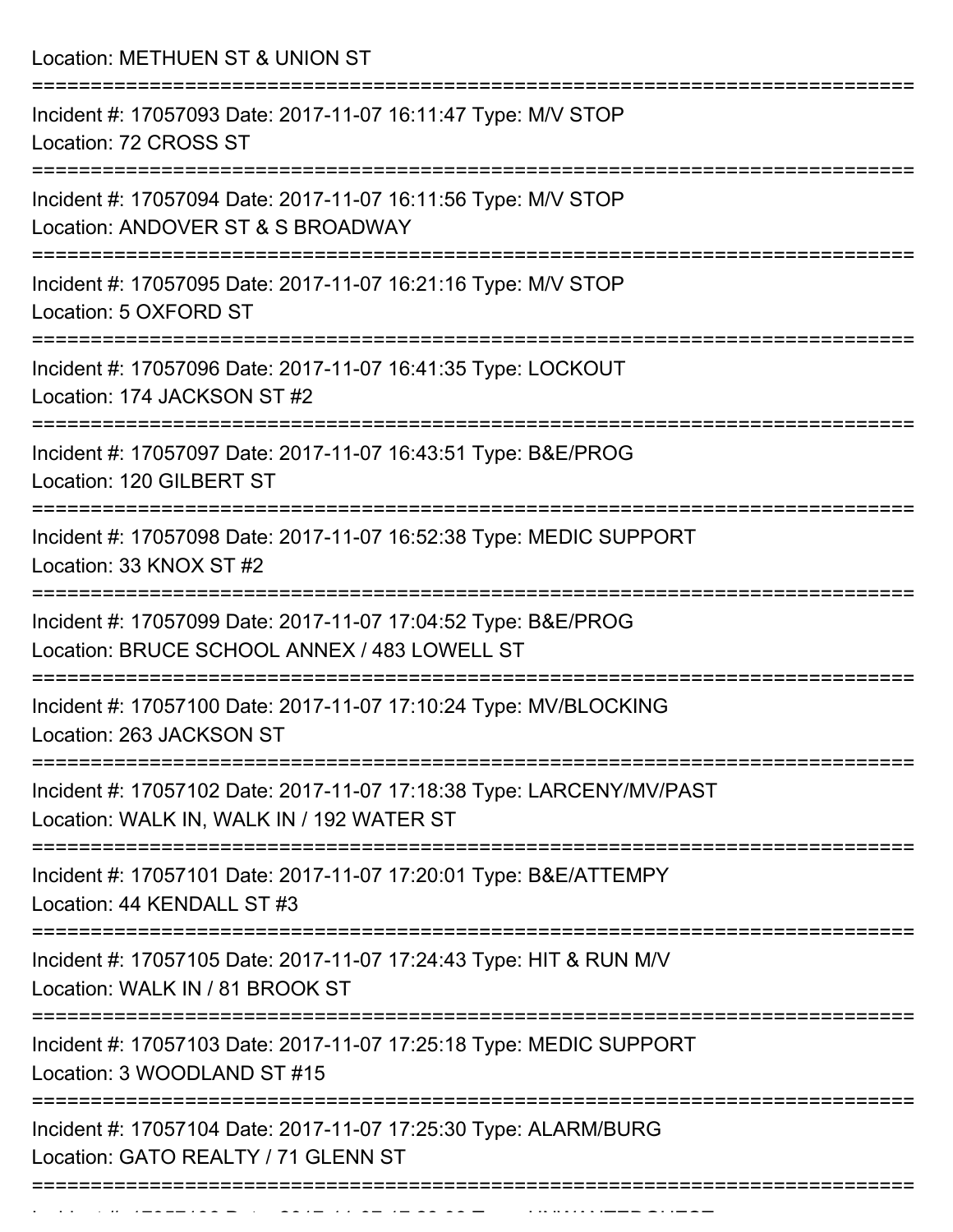Location: 360 BROADWAY

| Incident #: 17057107 Date: 2017-11-07 17:28:36 Type: HIT & RUN M/V<br>Location: WALK IN WALK IN / WINTHROP AV       |
|---------------------------------------------------------------------------------------------------------------------|
| Incident #: 17057108 Date: 2017-11-07 17:40:28 Type: M/V STOP<br>Location: CARVER ST & MERRIMACK ST                 |
| Incident #: 17057109 Date: 2017-11-07 17:43:57 Type: SUS PERS/MV<br>Location: 27 BELLEVUE ST                        |
| Incident #: 17057110 Date: 2017-11-07 17:48:36 Type: M/V STOP<br>Location: HAMPSHIRE ST & LOWELL ST                 |
| Incident #: 17057111 Date: 2017-11-07 17:55:25 Type: DISABLED MV<br>Location: 174 WINTHROP AV                       |
| Incident #: 17057112 Date: 2017-11-07 18:02:35 Type: MAL DAMAGE<br>Location: 120 GILBERT ST                         |
| Incident #: 17057113 Date: 2017-11-07 18:12:57 Type: AUTO ACC/NO PI<br>Location: PRIMO'S LIQUORS / 450 HAVERHILL ST |
| Incident #: 17057114 Date: 2017-11-07 18:32:01 Type: MV/BLOCKING<br>Location: 9 MT VERNON ST                        |
| Incident #: 17057115 Date: 2017-11-07 18:47:41 Type: MEDIC SUPPORT<br>Location: 56 KENT ST #1                       |
| Incident #: 17057116 Date: 2017-11-07 18:55:25 Type: M/V STOP<br>Location: 365 HAMPSHIRE ST                         |
| Incident #: 17057117 Date: 2017-11-07 19:02:34 Type: M/V STOP<br>Location: AMESBURY ST & LOWELL ST                  |
| Incident #: 17057118 Date: 2017-11-07 19:20:14 Type: M/V STOP<br>Location: BROADWAY & COMMON ST                     |
| Incident #: 17057119 Date: 2017-11-07 19:23:33 Type: M/V STOP<br>Location: 44 KENDALL ST                            |
|                                                                                                                     |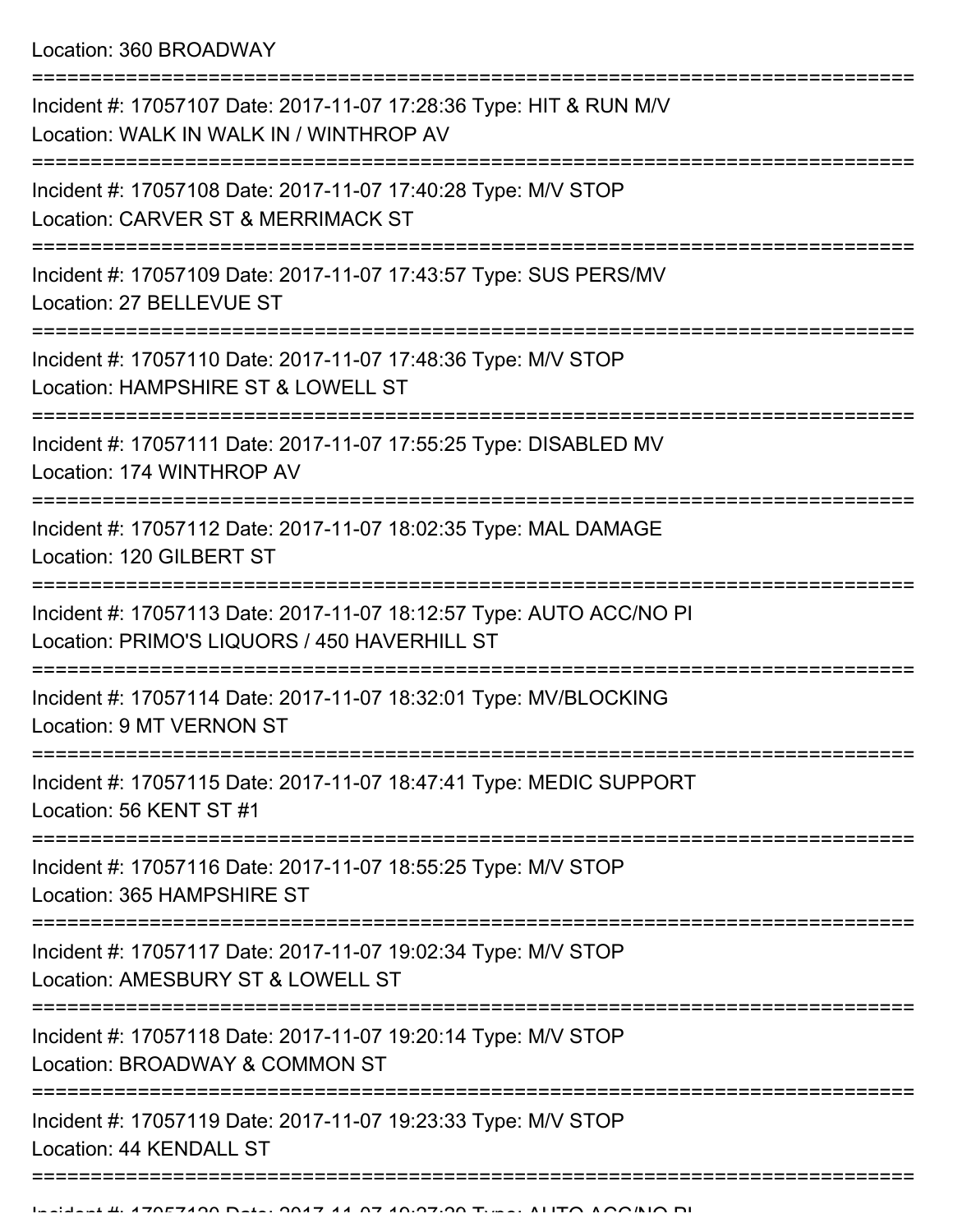| Location: ANDOVER ST & S UNION ST                                                                                                   |
|-------------------------------------------------------------------------------------------------------------------------------------|
| Incident #: 17057121 Date: 2017-11-07 19:34:54 Type: MAN DOWN<br>Location: BROADWAY & COMMON ST<br>===========================      |
| Incident #: 17057122 Date: 2017-11-07 19:42:27 Type: EXTRA SURVEIL<br>Location: 305 HAMPSHIRE ST                                    |
| Incident #: 17057123 Date: 2017-11-07 19:55:06 Type: DOMESTIC/PROG<br>Location: 162 SANBORN ST<br>:===========================      |
| Incident #: 17057124 Date: 2017-11-07 20:26:47 Type: B&E/PAST<br>Location: 21 PILGRIM RD                                            |
| Incident #: 17057125 Date: 2017-11-07 20:56:54 Type: M/V STOP<br>Location: 114 LIQUORS / 80 WINTHROP AV<br>======================   |
| Incident #: 17057126 Date: 2017-11-07 21:00:47 Type: TOW OF M/V<br>Location: TRESPASS / 2 INMAN ST<br>.====================         |
| Incident #: 17057127 Date: 2017-11-07 21:06:39 Type: MEDIC SUPPORT<br>Location: 594 ANDOVER ST FL 3                                 |
| Incident #: 17057128 Date: 2017-11-07 21:19:55 Type: DISTURBANCE<br>Location: 2 INMAN ST                                            |
| Incident #: 17057129 Date: 2017-11-07 21:32:01 Type: HIT & RUN M/V<br>Location: 84 KNOX ST                                          |
| Incident #: 17057130 Date: 2017-11-07 21:39:18 Type: TOW OF M/V<br>Location: TRESPASS / 2 INMAN ST                                  |
| ---------------------------------<br>Incident #: 17057131 Date: 2017-11-07 21:44:49 Type: 911 HANG UP<br>Location: 348 LOWELL ST    |
| :=====================<br>Incident #: 17057132 Date: 2017-11-07 21:56:21 Type: ALARM/BURG<br>Location: BRUCE SCHOOL / 135 BUTLER ST |
| Incident #: 17057133 Date: 2017-11-07 22:06:16 Type: M/V STOP<br>Location: HAMPSHIRE ST & MYRTLE ST                                 |
| Incident #: 17057134 Date: 2017-11-07 22:14:14 Type: GENERAL SERV                                                                   |